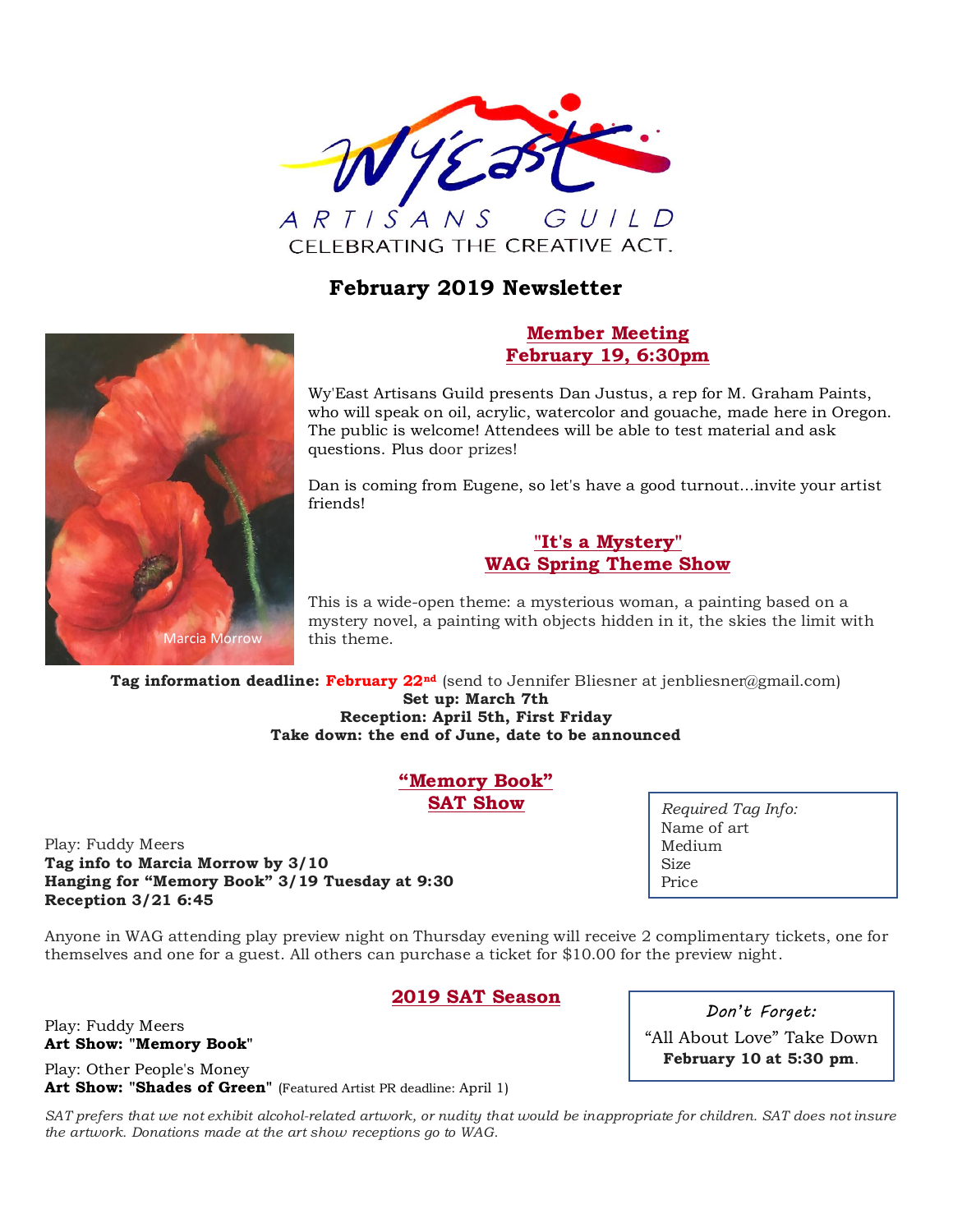### **January 15 Member Meeting Notes**

*In attendance: Jennifer Bliesner, Steve and Marcia Morrow, Earlean Marsh, Cheryl Hooley, Helen von Struense, Lea Topliff, Dawnna Goudie, JoAnne Rohweder, Becky Hawley, Rod Stroh, Karen Hewgley, Micaiah Meyer, Vern Groff, Melody Bush, Loisann Young, Martha Reel, Kim Nelson, Caryn Tilton, Olga Gerberg*

Carrie Moore of Carrie Moore Studios in Oregon City gave a talk on mixed media and a



demonstration of paperclay. She told us her history of starting as a graphic designer, then becoming a printmaker, stopping because of the toxicity of that medium, but finding she could use her old print blocks to emboss leather, and most recently discovering paperclay. **Paperclay** is a versatile cellulose clay made in Japan. It needs to stay moist to

be workable, requires only simple tools, dries flexible, and can be painted over with acrylic paint. You can find the best prices on Amazon.

#### **WANTED: New Guild Secretary**

As of June, Dawnna Goudie is retiring from the position of secretary. She is happy to help mentor whoever takes over the job. The secretary takes notes at all member and board meetings, makes sure Guild notices (such as day/times of meetings) are sent out on time, keeps the Guild's records, fills in for the president and/or vice president in their absence, and in general helps keep good communications between the board and the members.

# **Art Events and Resources**

*Wy'East Artisans Guild* **P.O. Box 682, Sandy, OR 97055** *wyeastartisansguild@gmail.com New Website:* 

<http://sites.debivann.com/WyeastArtisansGuild>

**Sandy Actors Theatre <https://sandyactorstheatre.org/index.html>**

**Oregon Society of Artists** <https://www.oregonsocietyofartists.com/>

**Mt. Hood Art Online <https://mthoodartonline.com/>**



**Clackamas County Arts Alliance** *[www.clackamasartalliance.org](http://www.clackamasartalliance.org/)*

**Application for Gresham Arts Festival (deadline March 15) [https://greshamoregon.gov/G](https://greshamoregon.gov/Gresham-Arts-Festival-Artist-Application/) [resham-Arts-Festival-Artist-](https://greshamoregon.gov/Gresham-Arts-Festival-Artist-Application/)[Application/](https://greshamoregon.gov/Gresham-Arts-Festival-Artist-Application/)**